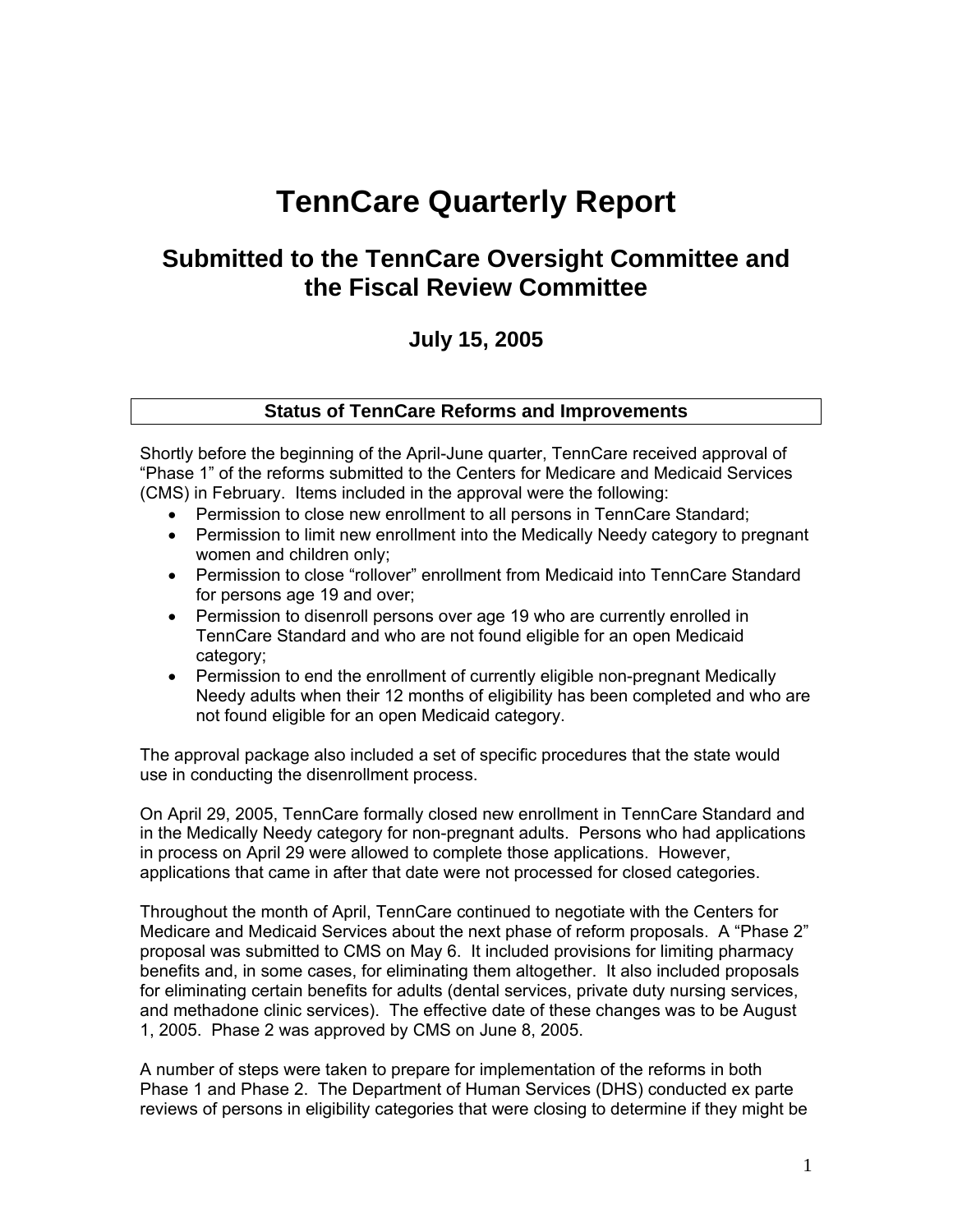eligible in an open category. Through this process, approximately 16,000 persons who had been enrolled in TennCare Standard were identified as actually being eligible for Medicaid and were moved to Medicaid accordingly.

The TennCare disenrollment process began with the June 6, 2005, mailing of Requests for Information, commonly called RFIs or Brown Pages, to approximately 191,000 enrollees. The RFIs were to be used by enrollees to submit information that could make them eligible for TennCare in an open Medicaid category. Enrollees were required to turn their forms in to DHS by July 6, 2005, unless they were granted a time extension due to certain good cause reasons. Individuals who asked for and were granted additional time received an additional 30 days to complete their RFI. A good deal of outreach was conducted to be sure that certain groups such as people with Severe and/or Persistent Mental Illness, people with limited English proficiency, and people with other kinds of disabilities were assisted in filling out their RFIs. DHS offices were open late on the due date of July 6 in order to accommodate everyone wishing to submit an RFI.

In early June the Bureau of TennCare announced a statewide public-service campaign to provide enrollees with details on the disenrollment process and to encourage them to submit any additional information that could help them keep coverage. The campaign included radio and TV public-service announcements (PSAs) that aired for two-and-ahalf weeks, as well as a 10-minute video that ran on cable-access TV channels and in DHS offices statewide. Additionally, informational brochures were distributed in healthcare outlets across the state, including all Department of Health clinics. The message to enrollees who might lose coverage was simple: "If you've received a TennCare notice containing brown forms, you need to fill out the forms and mail, fax or take them to your local Department of Human Services (DHS) office. DHS must receive the forms *within 30 days of the date of the notice*." Information collected on the forms is being used to determine if an enrollee might be eligible to stay on TennCare following changes in the program.

As of the end of June, 93,083 RFIs had been turned in to DHS. DHS will require a few months to complete processing of all RFIs but as of June 30, 2005, 11,717 had been processed. Of those processed, 274 were eligible for continued coverage.

### *Source of information for this section: Glenda Shearon, Assistant Commissioner, Department of Human Services; Susie Baird, Director of Policy, Bureau of TennCare.*

## **Essential Access Hospital Payments**

 The TennCare Bureau continued to make essential access hospital payments during this period. Essential access hospital payments are payments from a pool of \$100 million (\$35,292,500 in state dollars) appropriated by the General Assembly.

The methodology for distributing these funds specifically considers each hospital's relative contribution to providing services to TennCare members, while also acknowledging differences in payer mix and hospitals' relative ability to make up TennCare losses. Data from the Hospital Joint Annual Report is used to determine hospitals' eligibility for these payments. Eligibility is determined each quarter based on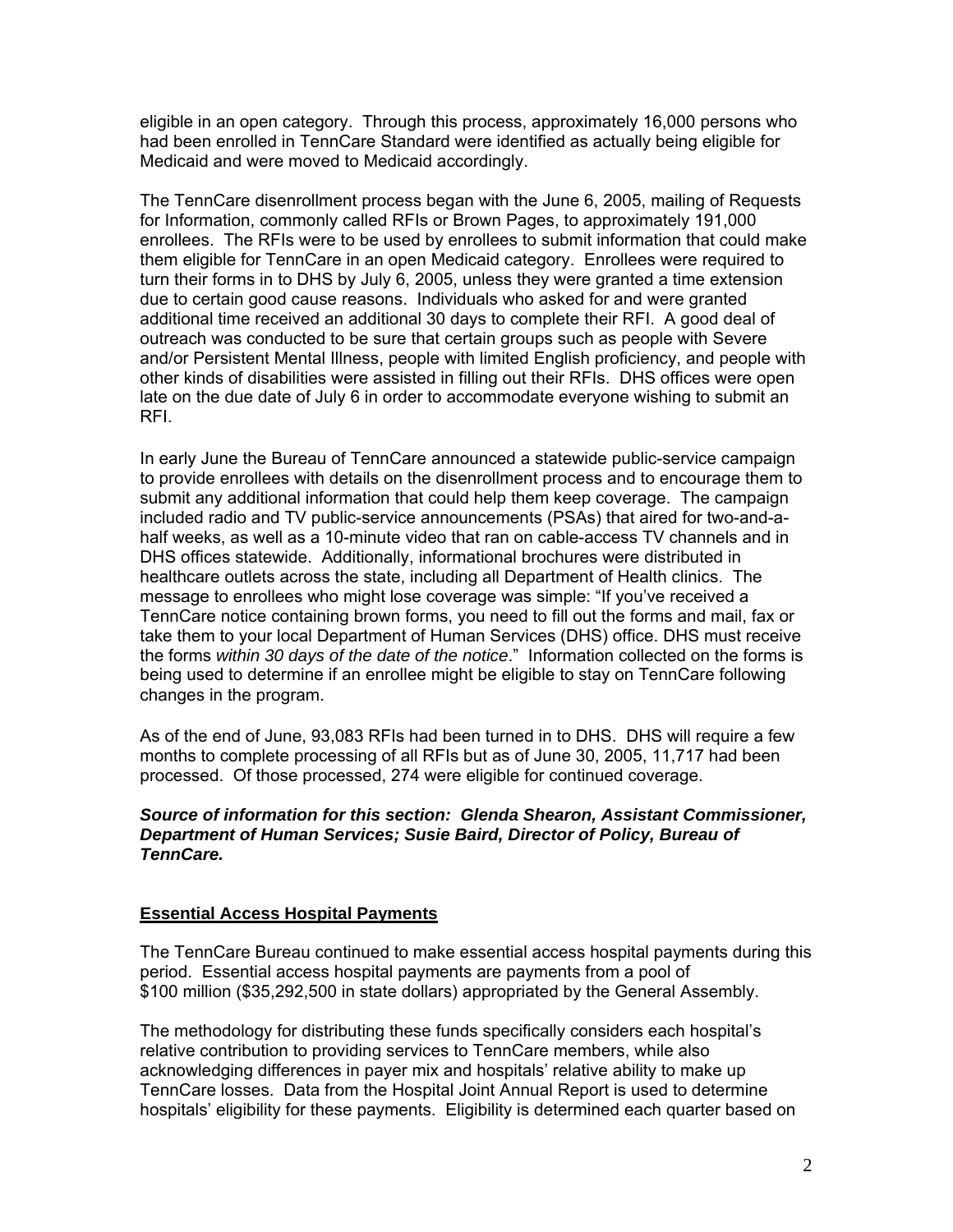each hospital's participation in TennCare. In order to receive a payment for the quarter, a hospital must be a contracted provider with TennCare Select and at least one other managed care organization, and it must have contracted with TennCare Select for the entire quarter that the payment represents. Excluded from the essential access hospital payments are critical access hospitals, which receive cost-based reimbursement from the TennCare program and therefore do not have unreimbursed TennCare costs, and the five state mental health institutes.

Here are the payments that were made for the first three quarters of SFY 05.

## **Fiscal Year-To-Date Payments by Category by Hospital\***

## **SAFETY NET HOSPITALS**

| <b>Erlanger Medical Center</b>              | <b>Hamilton County</b>   | \$4,524,043  |
|---------------------------------------------|--------------------------|--------------|
| Johnson City Medical Center                 | <b>Washington County</b> | \$2,140,646  |
| Metro Nashville General Hospital            | Davidson County          | \$3,801,266  |
| Regional Medical Center at Memphis          | <b>Shelby County</b>     | \$14,173,838 |
| University of Tennessee Medical Center      | <b>Knox County</b>       | \$4,900,473  |
| Vanderbilt University Hospital              | Davidson County          | \$7,959,735  |
| <b>CHILDREN'S HOSPITALS</b>                 |                          |              |
| East Tennessee Children's Hospital          | <b>Knox County</b>       | \$1,194,119  |
| Meth. Hithcare-LeBonheur Child. Med. Ctr    | <b>Shelby County</b>     | \$2,061,778  |
| St. Jude Children's Research Hosp.          | <b>Shelby County</b>     | \$494,103    |
| <b>PSYCHIATRIC HOSPITALS</b>                |                          |              |
| Community Behavioral Health, LLC            | <b>Shelby County</b>     | \$185,546    |
| FHC Cumberland Hall of Chattanooga          | <b>Hamilton County</b>   | \$28,705     |
| Indian Path Pavilion                        | <b>Sullivan County</b>   | \$74,999     |
| Lakeside Behavioral Health System           | <b>Shelby County</b>     | \$135,829    |
| Pathways of Tennessee, Inc.                 | <b>Madison County</b>    | \$82,709     |
| Peninsula Hospital                          | <b>Blount County</b>     | \$276,177    |
| Ridgeview Psych. Hosp. & Ctr., Inc.         | <b>Anderson County</b>   | \$125,081    |
| <b>Valley Hospital</b>                      | <b>Hamilton County</b>   | \$385,573    |
| Woodridge Psychiatric Hospital              | <b>Washington County</b> | \$205,381    |
| OTHER ACUTE CARE HOSPITALS                  |                          |              |
| Athens Regional Medical Center              | <b>McMinn County</b>     | \$174,585    |
| <b>Baptist Dekalb Hospital</b>              | DeKalb County            | \$75,624     |
| <b>Baptist Hospital Of Cocke County</b>     | <b>Cocke County</b>      | \$275,942    |
| Baptist Memorial Hospital Huntingdon        | <b>Carroll County</b>    | \$111,279    |
| <b>Baptist Memorial Hospital Lauderdale</b> | Lauderdale County        | \$148,694    |
| <b>Baptist Memorial Hospital Tipton</b>     | <b>Tipton County</b>     | \$228,011    |
| <b>Baptist Memorial Hospital Union City</b> | <b>Obion County</b>      | \$290,211    |
| <b>Bedford County Medical Center</b>        | <b>Bedford County</b>    | \$248,201    |
| <b>Blount Memorial Hospital</b>             | <b>Blount County</b>     | \$339,664    |
| <b>Bolivar General Hospital</b>             | Hardeman County          | \$78,589     |
| <b>Bradley Memorial Hospital</b>            | <b>Bradley County</b>    |              |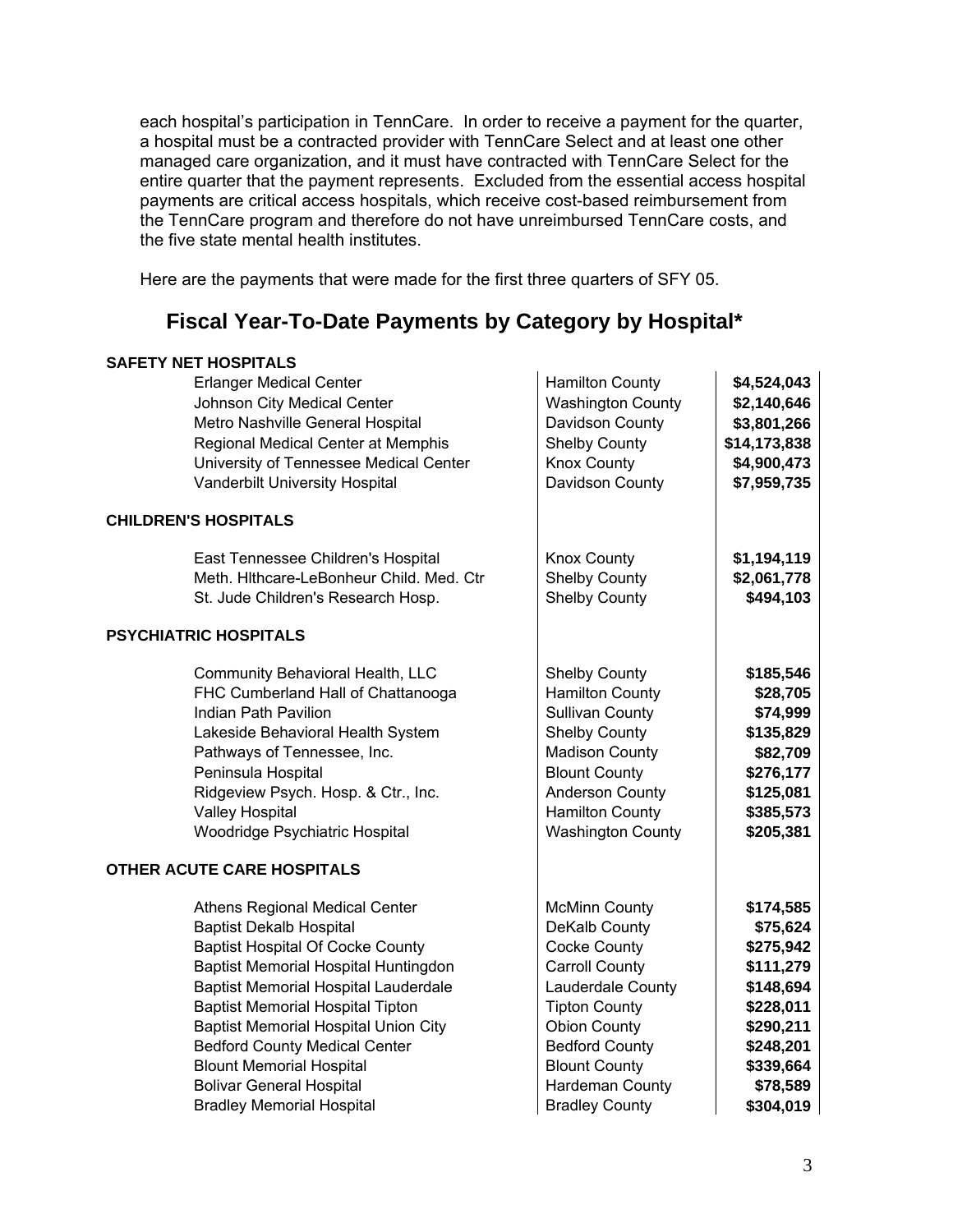| Camden General Hospital                 | <b>Benton County</b>     | \$96,564    |
|-----------------------------------------|--------------------------|-------------|
| <b>Centennial Medical Center</b>        | Davidson County          | \$1,218,636 |
| <b>Claiborne County Hospital</b>        | <b>Claiborne County</b>  | \$395,045   |
| <b>Cleveland Community Hospital</b>     | <b>Bradley County</b>    | \$285,589   |
| <b>Coffee Medical Center</b>            | <b>Coffee County</b>     | \$260,262   |
| Cookeville Regional Medical Center      | Putnam County            | \$429,132   |
| <b>Crockett Hospital</b>                | Lawrence County          | \$158,911   |
| <b>Cumberland Medical Center</b>        | <b>Cumberland County</b> | \$403,847   |
| <b>Cumberland River Hospital</b>        | Clay County              | \$47,992    |
| Decatur County General Hospital         | <b>Decatur County</b>    | \$101,329   |
| Delta Medical Center                    | <b>Shelby County</b>     | \$401,416   |
| East Ridge Hospital                     | <b>Hamilton County</b>   | \$458,208   |
| <b>Emerald Hodgson Hospital</b>         | <b>Franklin County</b>   | \$64,215    |
| <b>Fentress County General Hospital</b> | <b>Fentress County</b>   | \$389,439   |
| Fort Sanders Loudon Medical Center      | Loudon County            | \$124,512   |
| Fort Sanders Parkwest Medical Center    | <b>Knox County</b>       | \$347,286   |
| Fort Sanders Regional Medical Center    | <b>Knox County</b>       | \$1,003,492 |
| Fort Sanders Sevier Medical Center      | Sevier County            | \$446,697   |
| <b>Gateway Medical Center</b>           | <b>Montgomery County</b> | \$448,643   |
| <b>Gibson General Hospital</b>          | <b>Gibson County</b>     | \$78,780    |
| <b>Grandview Medical Center</b>         | <b>Marion County</b>     | \$146,882   |
| Hardin County General Hospital          | <b>Hardin County</b>     | \$330,110   |
| Harton Regional Medical Center          | Coffee County            | \$295,195   |
| <b>Hendersonville Medical Center</b>    | <b>Sumner County</b>     | \$181,692   |
| Henry County Medical Center             | <b>Henry County</b>      | \$288,684   |
| Hillside Hospital                       | <b>Giles County</b>      | \$121,871   |
| <b>Horizon Medical Center</b>           | Dickson County           | \$175,420   |
| Humboldt General Hospital               | <b>Gibson County</b>     | \$173,958   |
| Indian Path Medical Center              | <b>Sullivan County</b>   | \$449,356   |
| Jackson Madison County General Hospital | <b>Madison County</b>    | \$1,469,815 |
| Jefferson Memorial Hospital             | Jefferson County         | \$198,071   |
| <b>Jellico Community Hospital</b>       | <b>Campbell County</b>   | \$367,708   |
| Johnson City Specialty Hospital         | <b>Washington County</b> | \$40,260    |
| Lakeway Regional Hospital               | Hamblen County           | \$399,128   |
| Laughlin Memorial Hospital              | <b>Greene County</b>     | \$400,091   |
| <b>Lincoln Medical Center</b>           | <b>Lincoln County</b>    | \$121,486   |
| Livingston Regional Hospital            | Overton County           | \$162,325   |
| <b>Marshall Medical Center</b>          | <b>Marshall County</b>   | \$110,682   |
| Maury Regional Hospital                 | Maury County             | \$741,638   |
| <b>Medical Center Of Manchester</b>     | <b>Coffee County</b>     | \$139,931   |
| Methodist Healthcare Brownsville        | <b>Haywood County</b>    | \$97,631    |
| Methodist Healthcare Dyersburg          | Dyer County              | \$280,662   |
| Methodist Healthcare Fayette            | <b>Fayette County</b>    | \$160,004   |
| Methodist Healthcare Jackson            | <b>Madison County</b>    | \$280,761   |
| Methodist Healthcare Lexington          | <b>Henderson County</b>  | \$92,112    |
| Methodist Healthcare McKenzie           | <b>Carroll County</b>    | \$153,943   |
| Methodist Healthcare McNairy            | <b>McNairy County</b>    | \$137,708   |
| <b>Methodist Healthcare North</b>       | <b>Shelby County</b>     | \$345,144   |
| Methodist Healthcare South              | <b>Shelby County</b>     | \$420,527   |
| Methodist Healthcare Volunteer          | <b>Weakley County</b>    | \$117,893   |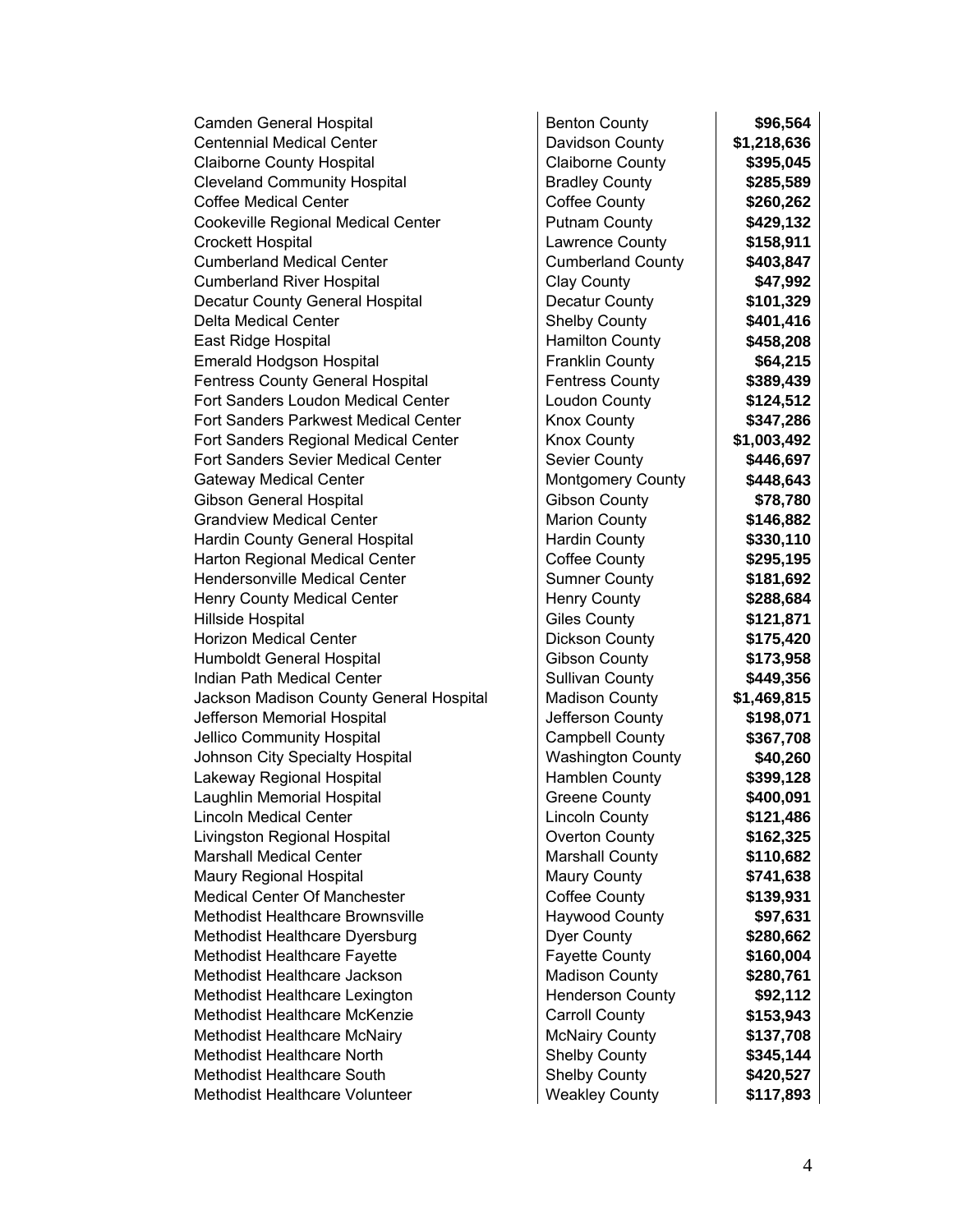| Methodist Medical Center Of Oak Ridge         | <b>Anderson County</b>   | \$561,083   |
|-----------------------------------------------|--------------------------|-------------|
| <b>Methodist University Healthcare</b>        | <b>Shelby County</b>     | \$1,728,643 |
| Middle Tennessee Medical Center               | <b>Rutherford County</b> | \$306,535   |
| Morristown Hamblen Hospital Assoc             | Hamblen County           | \$420,641   |
| North Side Hospital                           | <b>Washington County</b> | \$130,365   |
| <b>Northcrest Medical Center</b>              | <b>Robertson County</b>  | \$1,118,950 |
| <b>Rhea Medical Center</b>                    | <b>Rhea County</b>       | \$128,377   |
| River Park Hospital                           | <b>Warren County</b>     | \$194,815   |
| <b>Roane Medical Center</b>                   | Roane County             | \$200,384   |
| Saint Francis Hospital                        | <b>Shelby County</b>     | \$1,443,089 |
| Saint Mary's Health System                    | <b>Knox County</b>       | \$456,582   |
| <b>Scott County Hospital</b>                  | <b>Scott County</b>      | \$357,852   |
| <b>Skyline Medical Center</b>                 | Davidson County          | \$361,830   |
| Smith County Memorial Hospital                | Smith County             | \$76,485    |
| Southern Hills Medical Center                 | Davidson County          | \$453,483   |
| Southern Tennessee Medical Center             | <b>Franklin County</b>   | \$193,810   |
| St. Mary's Medical Center Of Campbell County  | <b>Campbell County</b>   | \$318,025   |
| <b>Stones River Hospital</b>                  | Cannon County            | \$138,795   |
| <b>Summit Medical Center</b>                  | Davidson County          | \$389,058   |
| Sumner Regional Medical Center                | <b>Sumner County</b>     | \$279,492   |
| Sweetwater Hospital Assoc                     | Monroe County            | \$462,222   |
| <b>Sycamore Shoals Hospital</b>               | <b>Carter County</b>     | \$282,527   |
| <b>Takoma Adventist Hospital</b>              | <b>Greene County</b>     | \$206,594   |
| <b>Tennessee Christian Medical Center</b>     | Davidson County          | \$1,049,728 |
| Tennessee Christian Medical Center Portland   | <b>Sumner County</b>     | \$68,343    |
| <b>Trinity Hospital</b>                       | <b>Houston County</b>    | \$67,763    |
| Unicoi County Memorial Hospital               | Unicoi County            | \$73,305    |
| <b>University Medical Center</b>              | <b>Wilson County</b>     | \$655,941   |
| Vanderbilt Stallworth Rehabilitation Hospital | Davidson County          | \$138,699   |
| <b>Wayne Medical Center</b>                   | <b>Wayne County</b>      | \$119,707   |
| Wellmont Bristol Regional Medical Center      | <b>Sullivan County</b>   | \$865,259   |
| Wellmont Hawkins County Memorial Hospital     | <b>Hawkins County</b>    | \$74,414    |
| Wellmont Holston Valley Medical Center        | <b>Sullivan County</b>   | \$862,264   |
| White County Community Hospital               | <b>White County</b>      | \$115,933   |
| <b>Woods Memorial Hospital</b>                | <b>McMinn County</b>     | \$113,504   |

\* Payments thru the third quarter of FY05. Payment amounts may be adjusted in the final period to reflect those hospitals moving from EAH to the CAH program.

## *This information provided by Darin Gordon, Chief Financial Officer, Bureau of TennCare.*

## **Renewal Status**

The renewal process has been "on hold" for this quarter in order to focus on the preparations for proposed disenrollments.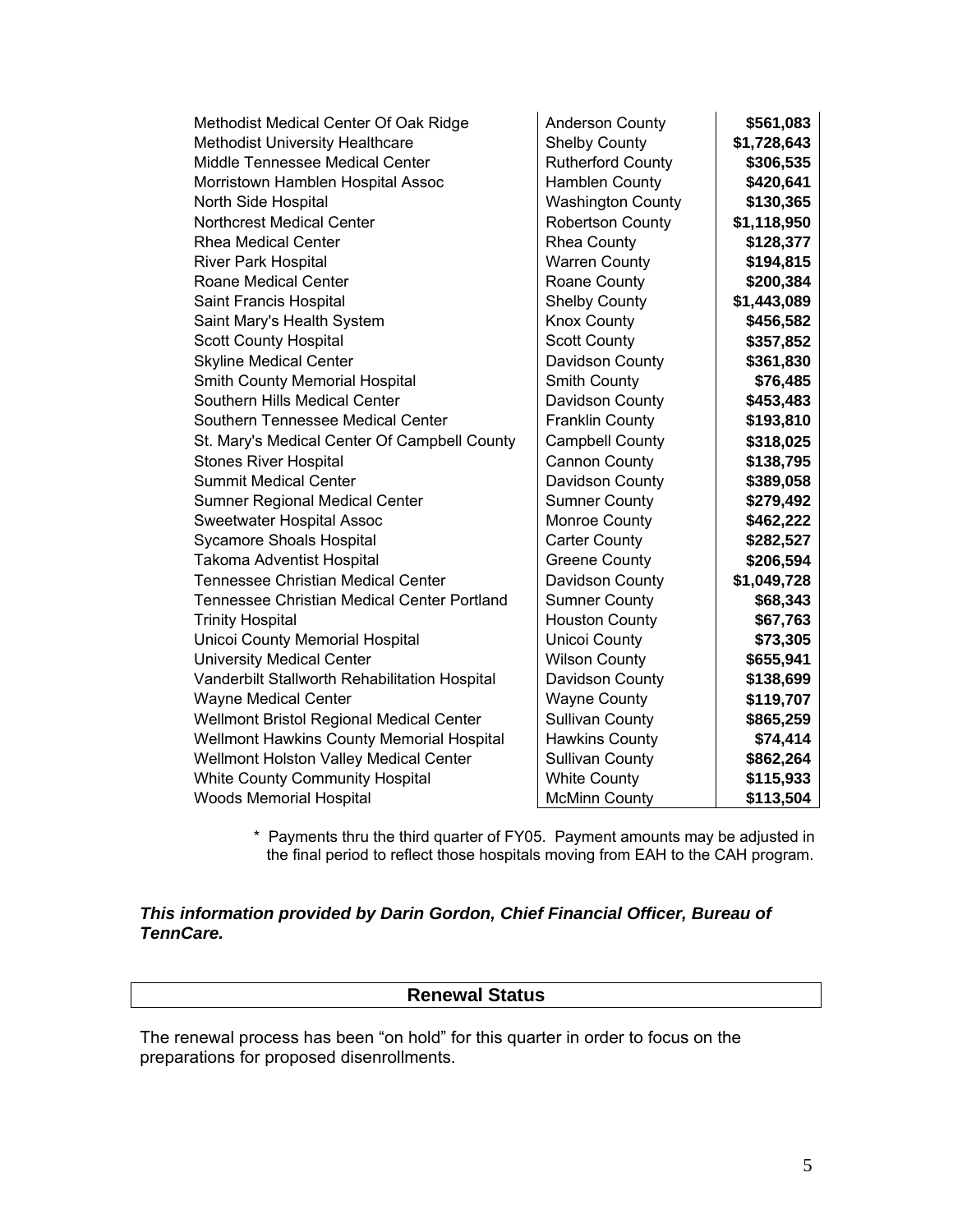*Sources of information for this section: Ken Barker, Director of Information Services, Bureau of TennCare.* 

## **Status of Filling Top Leadership Positions in the Bureau**

Kasi Tiller was named the new Director of Quality Oversight for the Bureau of TennCare during this quarter. Kasi comes to the Bureau from the Department of Health, where she served as the statewide coordinator for a program aimed at eliminating health disparities. This is actually a return to TennCare for Kasi, who worked in the Policy Unit from 1998-2001. In addition to her TennCare experience, Kasi has extensive experience working with children's health programs including EPSDT and care management programs for children in state custody. Kasi holds B.S. and M.S. degrees from Austin Peay University.

## **Number of Recipients on TennCare and Costs to the State**

As of the end of the quarter, there were 1,349,591 enrollees on TennCare: 1,126,358 Medicaid eligibles and 223,233 Uninsureds and Uninsurables (Medically Eligibles).

During the second quarter of 2005 (April through June), TennCare spent \$1,368,571,970 for managed care services. These expenditures included: payments to the managed care organizations (MCOs), payments to the behavioral health organizations (BHOs), payments to the dental benefits manager (DBM), and payments to the pharmacy benefits manager (PBM).

## *Source of information for this section: Carolyn Johnson, TennCare Fiscal.*

## **Viability of MCOs in the TennCare Program**

## **Claims Payment Analysis**

The prompt pay requirements of T.C.A. § 56-32-226(b) mandate that each health maintenance organization and behavioral health organization ensure that 90% of clean claims for payment for services delivered to a TennCare enrollee are paid within 30 calendar days of the receipt of such claims and 99.5% of all provider claims are processed within 60 calendar days of receipt. TennCare's contract with its Dental Benefit Manager requires that the DBM also process claims in accordance with this statutory standard.

TennCare's contract with its Pharmacy Benefits Manager PBM requires that the PBM must pay 95% of all clean claims within 20 calendar days of receipt and the remaining 5% of clean claims within 10 calendar days.

TDCI requested data files of all TennCare processed claims from TennCare MCOs, BHOs, the DBM and the PBM for the months of February, March and April. TDCI also requested data files of pended TennCare claims as of April 30, 2005, and a paid claims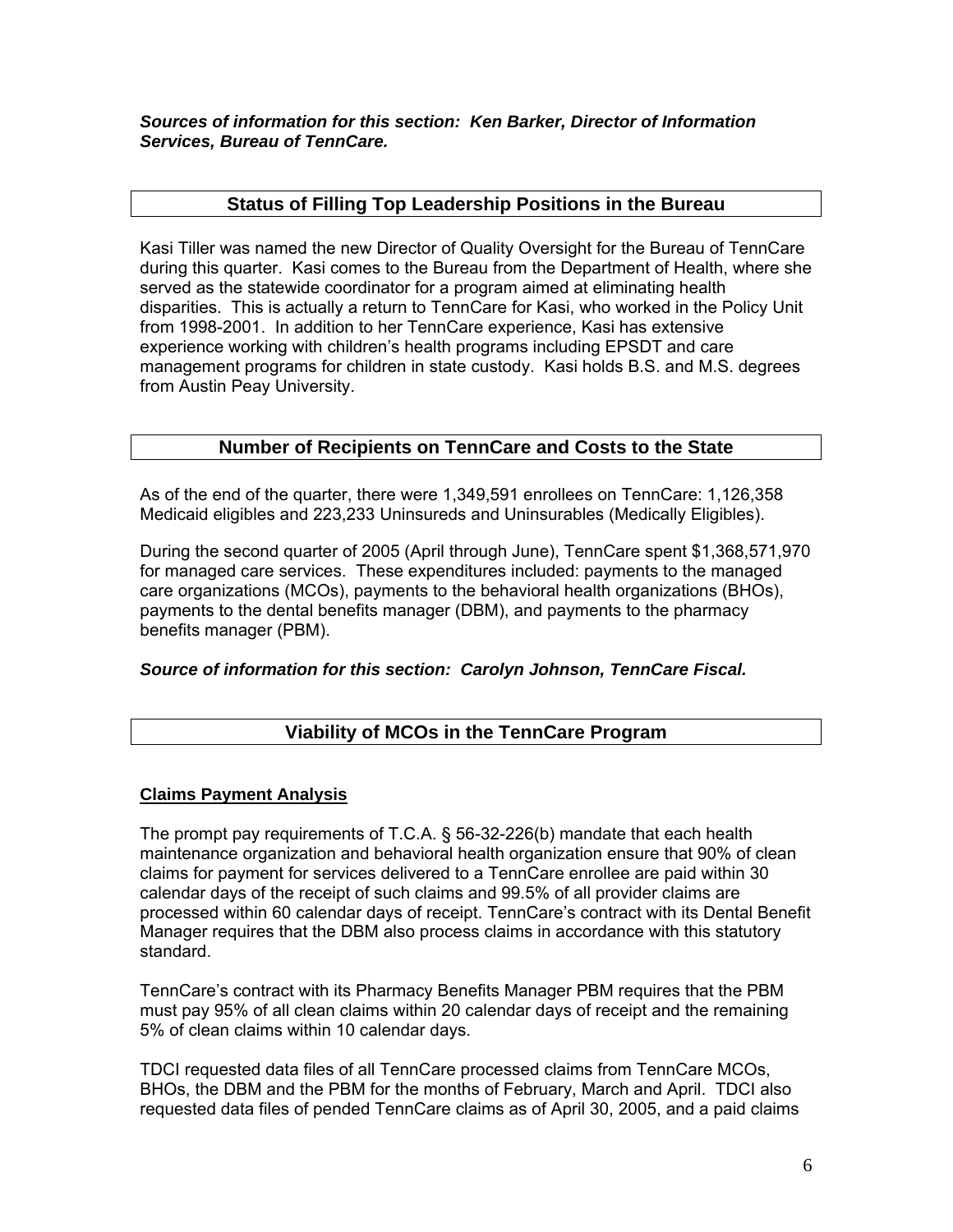triangle from February 1, 2004 through April 30, 2005. The following companies were out of compliance with the prompt pay requirements:

February 2005 Doral Dental of Tennessee Memphis Managed Care Corporation

March 2005 UAHC Health Plan Windsor Health Plan of TN

April 2005 UAHC Health Plan Windsor Health Plan of TN

The four companies above that were found to be out of compliance with the prompt pay requirements for at least one of the months tested were required to submit claims data for the month of May 2005. All four companies were found to be in compliance with the prompt pay requirements in May 2005.

## **Net Worth Requirement**

Listed below is each MCO's and BHO's net worth requirement compared to net worth reported at March 31, 2005, on the NAIC annual financial statements filed on June 1, 2005. TDCI has not adjusted the net worth reported on the NAIC annual statements. TDCI's calculations for the net worth requirement reflect payments made for the calendar year ending December 31, 2004, including payments made under the "stabilization plan."

|                                   | Net Worth   | Reported         | Excess/      |
|-----------------------------------|-------------|------------------|--------------|
|                                   | Requirement | <b>Net Worth</b> | (Deficiency) |
|                                   |             |                  |              |
| Better Health Plan (A)            | 2,956,800   | 4,561,213        | 1,604,413    |
| John Deere Health Plan            | 17,310,028  | 92,321,213       | 75,011,185   |
| Memphis Managed Care              | 9,468,885   | 23,200,163       | 13,731,278   |
| UAHC Health Plan (formerly        |             |                  |              |
| OmniCare Health Plan)             | 7,314,949   | 12,355,036       | 5,040,087    |
| Preferred Health Partnership      | 7,421,032   | 27,286,143       | 19,865,111   |
| Windsor Health Plan (forme<br>rly |             |                  |              |
| <b>Victory Health Plan)</b>       | 2,682,219   | 5,042,750        | 2,360,531    |
| Volunteer (BlueCare & Select)     | 26,903,259  | 31,069,902       | 4,166,643    |
| <b>Premier Behavioral Systems</b> | 7,544,284   | 11,067,068       | 3,522,784    |
| Tennessee Behavioral Health       | 6,428,171   | 7,480,818        | 1,052,647    |

Note: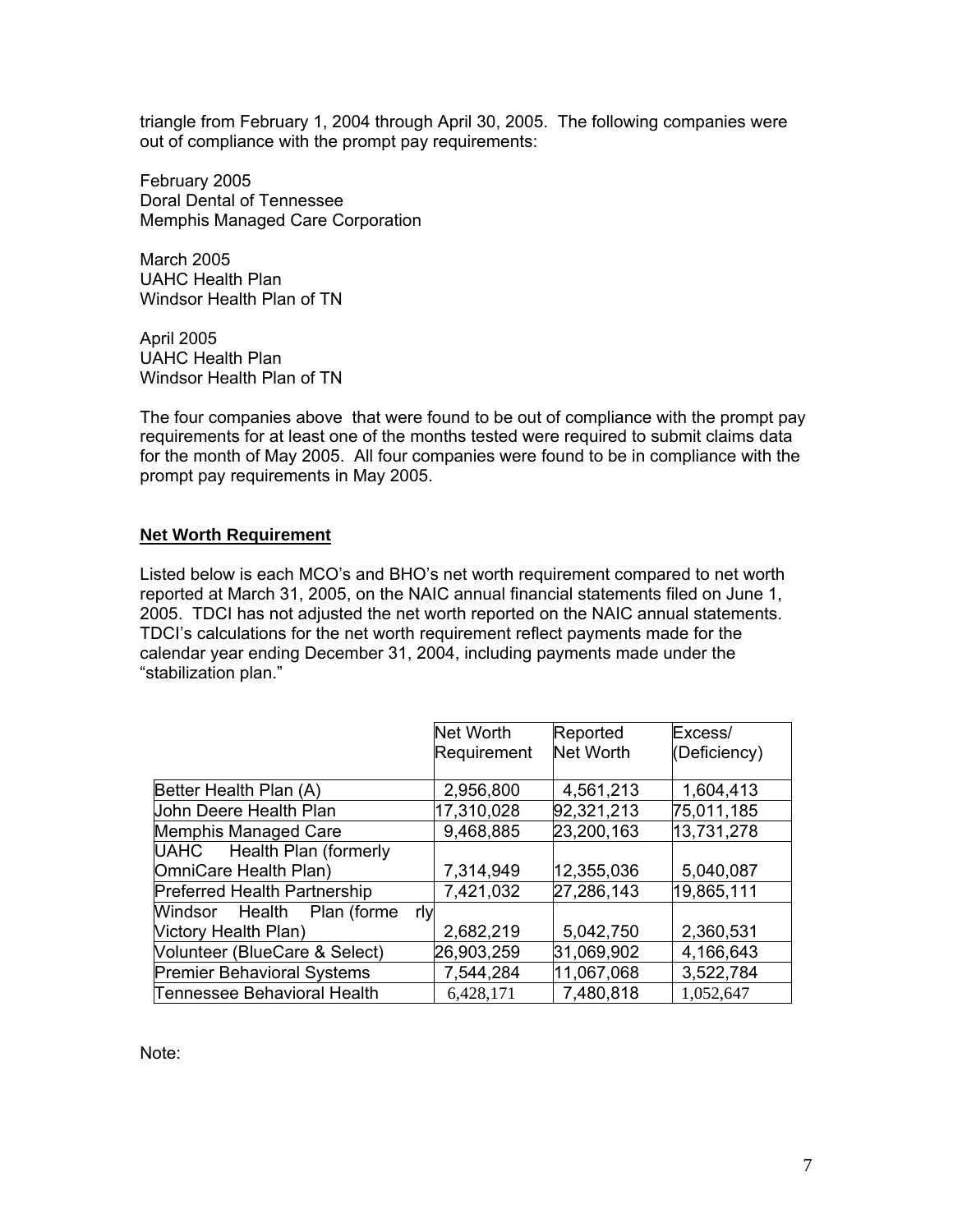A. BHP's net worth req uirement is the "enhanced" net worth req uirement determined during the RFR process. The net worth requirement has been increased above the statutory minimum based on projected premium revenue. BHP's calculated statutory net worth requirement is \$2,682,218 . Because BHP's stat utory net worth requirement is le ss than the enha nced net w orth requirement, TDCI will enforce the requirement at the higher level.

## **FINANCIAL ISSUES**:

## **Xantus Healthplan of Tennessee, Inc. (Xantus)**

Effective July 31, 2003, the TennCare Bureau t erminated its contract with X antus. On June 2, 20 03, TDCI filed a petit ion to liqu idate Xantus with the Davidson County Chancery Court. The court heard this petition on January 8, 2004. Chancellor Car ol L. McCoy granted the order converting the rehabilitation to liquidation on January 21, 2004, and Chris Burton was appointed as the Special Deputy for the liquidation. Amendment 4 to the Contractor Risk Agreement provided for the TennCare Bureau to continue fund ing claims with dates of service of April 1, 1999 through July 31, 2003 (the "run-out claims") and the reasonable and necessary administrative costs for processing these claims after July 31, 2003. During the period August 1, 2003 through June 30, 2005, Xantus paid \$32,049,699 for run-out claims.

Mr. Burton is currently in the process of securing the remaining asset s of Xantus and developing procedures for the distribution of assets. The deadline for the submission of Proofs of Claim against Xantus was May 14, 2004.

## **Tennessee Coordinated Care Network d/b/a Access MedPlus (TCCN)**

Because TCCN was unable to cure statutor y and contractual financial and claims processing deficiencies, the state terminated its contract on October 31, 2001.

On October 18, 2001, the Chancery Court of Davidson County issued an Order of Seizure of TCCN by TDCI to take possessi on and control of all of the property, books, documents, assets and the premises of TCCN. The Order also set a hearing on TDCI's request for liquidation or rehabilitation of TCCN to be held on November 2, 2001. On October 20, 2001, the TennCare Bureau mo ved TCCN's TennCare enrollees t o the TennCare Select plan.

On November 2, 2001, the Chancery Court of Davidson County entered a Liquid ation Order for TCCN. The order established that all claims must be received by March 1, 2002, at 4:30 p.m., CST. Courtney Pearre, Esq., appointed Supervisor since May 10, 2001, was named the Commissioner's Special Deputy for the purposes of liquidation.

Before liquidation, the management company, Medical C are Management Company ("MCMC"), a wholly-owned subsidiary of Access Health Systems ("Access"), transferred approximately \$5.7 million from the assets of TCCN to the accounts of the MCMC. The Chancery Court issued an order granting injun ctive relief r estraining the management company from removing any of the \$5.7 million. Access subsequently filed bankruptcy. Recently, the Bankruptcy Court e ntered an order that allows the Special Deputy Liquidator to proceed to recover the \$5.7 million in Chancery Court. Such a petition was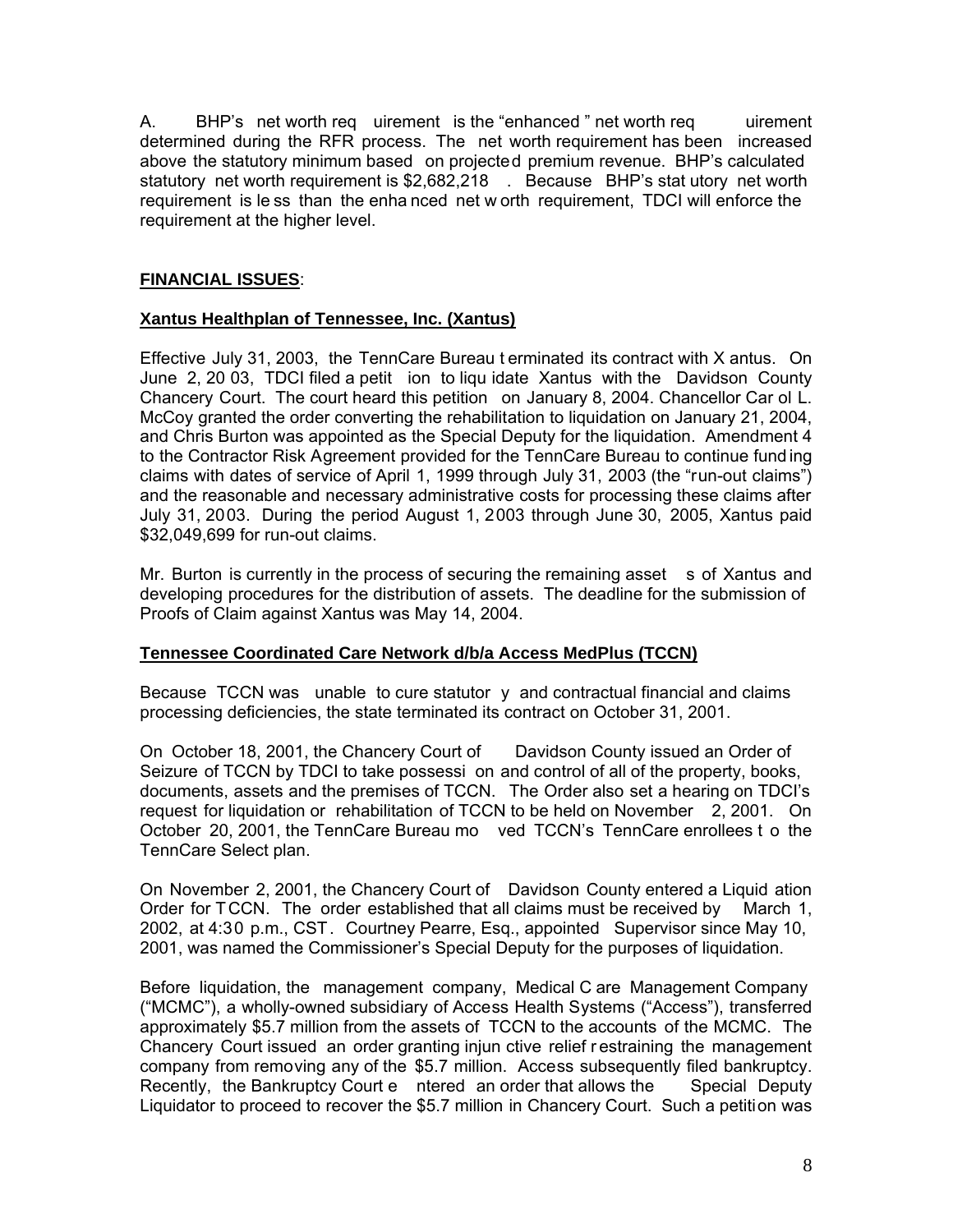filed in Chancery Court . The Creditors Committee for t he bankruptcy estate filed a motion to modify the Bankruptcy Court's ord er. The Special Deputy Liquidato r filed papers in opposition to the Creditors Committee's motion.

Chancellor Lyle found for the liqui dation that the \$5.7 million had b een wrongfully transferred from TCCN accounts and that such action created a constructive trust for the funds while in the hands of Access. Chancellor Lyle ordered the \$5.7 million returned to TCCN accounts. Various creditors of Access and the bankruptcy estate are seeking an appeal of C hancellor Lyle's ruling in the Tenn essee Court of Appeals. Briefs were submitted to the Court at the end of January 2004. On February 23, 2005, the appellate court upheld Chancellor Lyle's ruling. The Special Deputy Liquidator is currently working on a settlement with the bankruptcy estate.

With the re solution of this issue, the Special Deputy Liquidator will petit ion for a distribution of the remaining assets of TCCN. As of June 21, 2004, disbursements of \$39,568,193 have been made against a total debt of \$76,095,315, or 52 cents of every dollar owed to providers.

## **Universal Care of Tennessee (Universal)**

On September 13, 2002, Universal was placed under the Administrative Supervision of the Commissioner of Commerce a nd Insurance as a result of the company's financial and claims processing operations problems. On Decemb er 31, 2002 , Universal was again placed under an Agreed Order of Supervision through June 30, 2003.

At March 31, 2003, Universal reported net worth of \$6,451,709, a deficie ncy of \$1,216,126 below the statutory net worth requirement. Universal's rep orted net worth included a \$54,436,971 receivable from the TennCare Program, which the state disputes. As a result, t his receivable was not included in t he calculation of net worth. Universal's adjusted statutory net worth at March 31, 2003, was (\$47,985,262), a statutory net worth deficiency of \$55,653,097 below the net worth requirement.

On April 2, 2003, the TennCare Bureau notified Universal of its intent to terminate the contractor risk agreement effective June 1, 2003. Universal filed in the United States District Court for the Middle Tennessee District an application for a preliminary injunction to stop the cancellation of the contractor risk agreement. On May 30, 2003, Judge Nixon denied Universal's application for a preliminary injunction.

Also on May 30, 2003, Universal filed with the Tennessee Claims Commission a claim of \$75,000,000 against M. D. Goetz as Commis sioner of th e Tennessee Department of Finance and Administration and Manny Martins, then-D eputy Commissioner o f the Tennessee Department of Finance and Administration, Bureau of TennCare.

TDCI filed a petition to liquidate Universal with the Davidson County Chancery Court on June 5, 2003. Chancellor McCoy granted the petition and the signed order was received July 2, 200 3. Between June 1, 2 003, and th e liquidation order date of July 2, 2003, Universal continued to process a nd pay claims for dates of service April 12, 2002, through May 31, 2003.

Mr. Paul Eggers was appointed the Special Deputy Liquidator. Mr. Eggers is currently in the process of securing the remaining assets of Universal and developing procedures for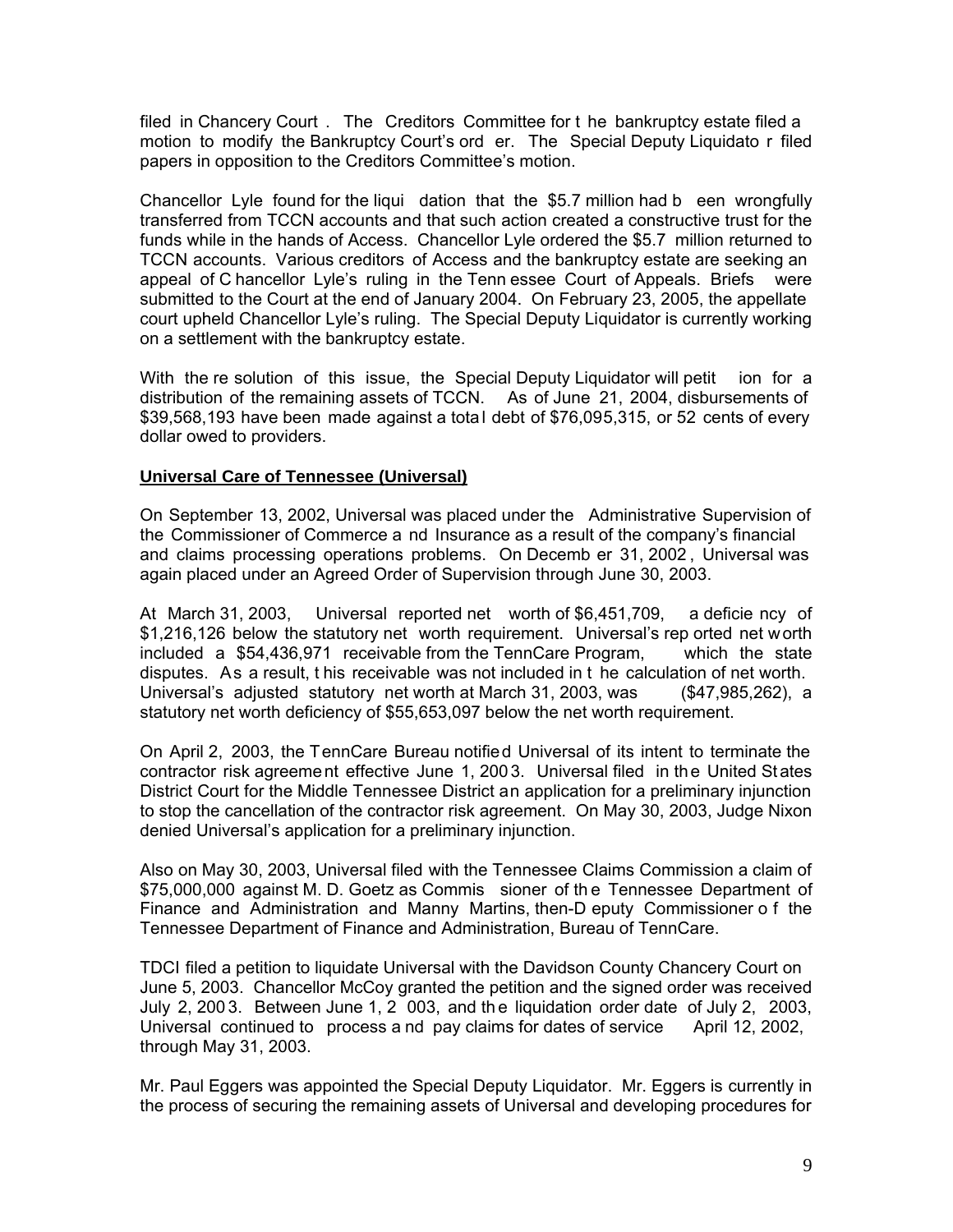the distribution of assets. The dea dline for the submission of Proofs of Claim against UCOT was June 15, 2004.

CMS approved a contr act between TennCare and Universal Care o f Tennessee in Liquidation for TennCare to pay the HMO in liq uidation for processing Universal claims with dates of service on and after April 12, 2002 (the "run-out claims"). Universal Care of Tennessee in Liquidation has contracted with the company's former ve ndor for use of the claims processing software. A separate vendor was contracted  $t \circ$  o process claims received for both dates of service before and after April 12, 2002; however, because all of the run-out claims have been p rocessed, the contract with the outside vendor has been terminated. All r emaining pre-April 12, 2002 claims and disput ed paid run -out claims are being processed by the Liquidation staff. As of June 30, 2005, the Liquidation has processed and paid approximately \$11.3M of claims with dates of service on and after April 12, 2002.

## *Source of information for this section: Lisa Jordan, Assistant Commissioner, Tennessee Department of Commerce and Insurance.*

## **Success of Fraud Detection and Prevention**

- 1. The Office of Inspector General (OIG) added 7 new staff me mbers during the last quarter in order t o meet its mission. S ome of these posit ions include: a case manager, a paralegal, and support staff for Program Integrity and Information Services.
- 2. The OIG st aff work cases referred by local law enforcement, the TBI, Health Related Boards, other state agencies, and the general pu blic via the Web site, faxes. letters, and phone calls to the hotline. Results are listed below:

|               | Quarter | YTD    |  |
|---------------|---------|--------|--|
| Cases opened  | 2.436   | 14,830 |  |
| Cases closed* | 6 642 L | 21.924 |  |
|               |         |        |  |

#### **Summary of Enrollee Cases**

*\*Cases are closed when there is inadequate information provided to investigate the complaint or the information has been determined to be unfounded.* 

|                        | Quarter |  |
|------------------------|---------|--|
| Cases opened           |         |  |
| Cases closed           |         |  |
| Cases referred to TBI* |         |  |
| Cases referred to HRBs |         |  |

#### **Summary Relating to Provider Cases**

*\*The Tennessee Bureau of Investigation MFCU (Medicaid Fraud Control Unit) takes the lead in Provider cases once they are referred by the OIG (as per federal law). The OIG assists with these cases as requested.* 

3. There is an aggressive push to pursue enrollees who have committed fraud against the TennCare program. T he primary criminal ca se types are : drug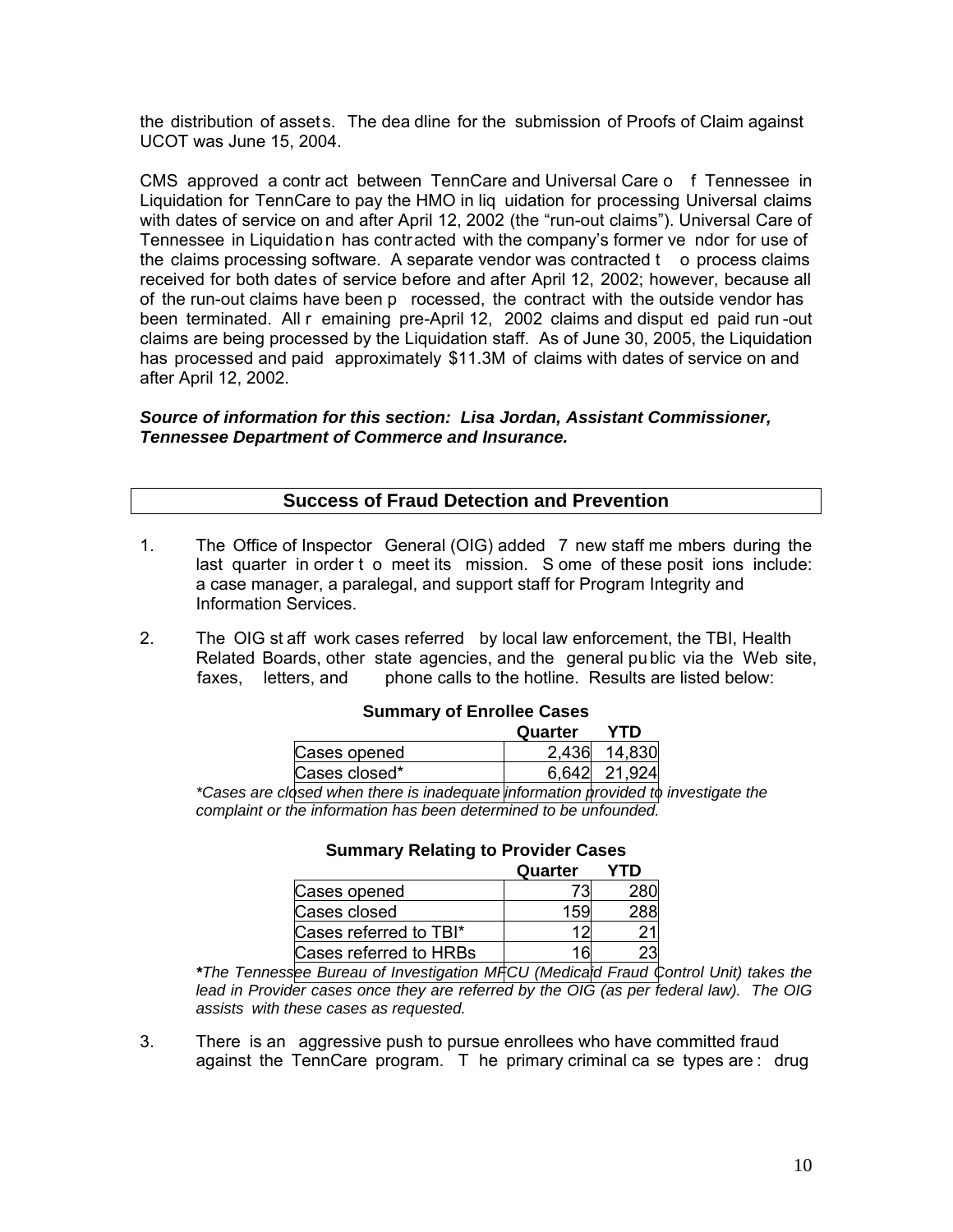cases (drug diverters, drug seekers, and abusing the emergency room), reporting false income, access to insurance, and living out-of-state.

|                                | Quarter | YTD |
|--------------------------------|---------|-----|
| Arrests                        |         |     |
| Grand Jury Indictments pending |         |     |
| Convictions                    |         |     |

#### **Summary of Arrests**

**Note:** *There was not a fully staffed Criminal Investigations team until January 2005. Once hired, screened, and trained, these agents began receiving case assignments in February. It is anticipated that the number of arrests, indictments, and convictions will continue to increase.* 

- 4. The OIG staff provided presentatio ns for the f ollowing organizations/contacts during this quarter:
	- a. DHS Regional Managers
	- b. Hillsboro Exchange Club
	- c. Tennessee Chiefs of Police Association
	- d. ROCIO Regional Meeting, Johnson City, Tennessee
	- e. DHS West Tennessee Region Staff Jackson, Tennessee
	- f. Association of Government Accountants
	- g. TBI/Dept. of Health/Mental Retardation Task Force
	- h. Legislature Commerce Committee
	- i. Tennessee Sheriff's Association
	- j. Legal Presentation to OIG Staff
	- k. Tennessee DA's Conference
	- l. First Health's RetroDur Advisory Committee
	- m. DHS Investigator's Meeting
	- n. Media interviews 13
- 5. The OIG staff continues to work with the state's contractors, EDS and Medstat, to develop the fraud and abuse detection software system. The OIG is working daily with t hese vendors to initiat e proactive reports for identifying TennCare fraud. The ability to create ad hoc reports will greatly imp rove the sp eed and efficiency of investigations. Targeted queries will be generated on a routine basis. The goal beh ind these rep orts and qu eries is to provide outstanding quality for t he OIG's investigative products and to assist with a s uccessful prosecution of individuals who have violated the law.
- 6. The newly created Case Intake a nd Management Divisi on of the OIG was busy developing: a stan dard operating procedure for the intake of new cases, solvability factors to assist with sorting cases, new case dispositions, a statistical reporting system to the Inspector General, and establishing documentation for a new electronic case management system.
- 7. Training was held for the non-commissioned personne l at the State Law Enforcement Academy. The training agenda included infor mation regarding: law enforcement data systems such as NCIC, TIBRS, and NI BRS; law enforcement accreditation; the new case management system; and a mock courtroom session for those members of the staff who may be called upon to testify in criminal court for the OIG.